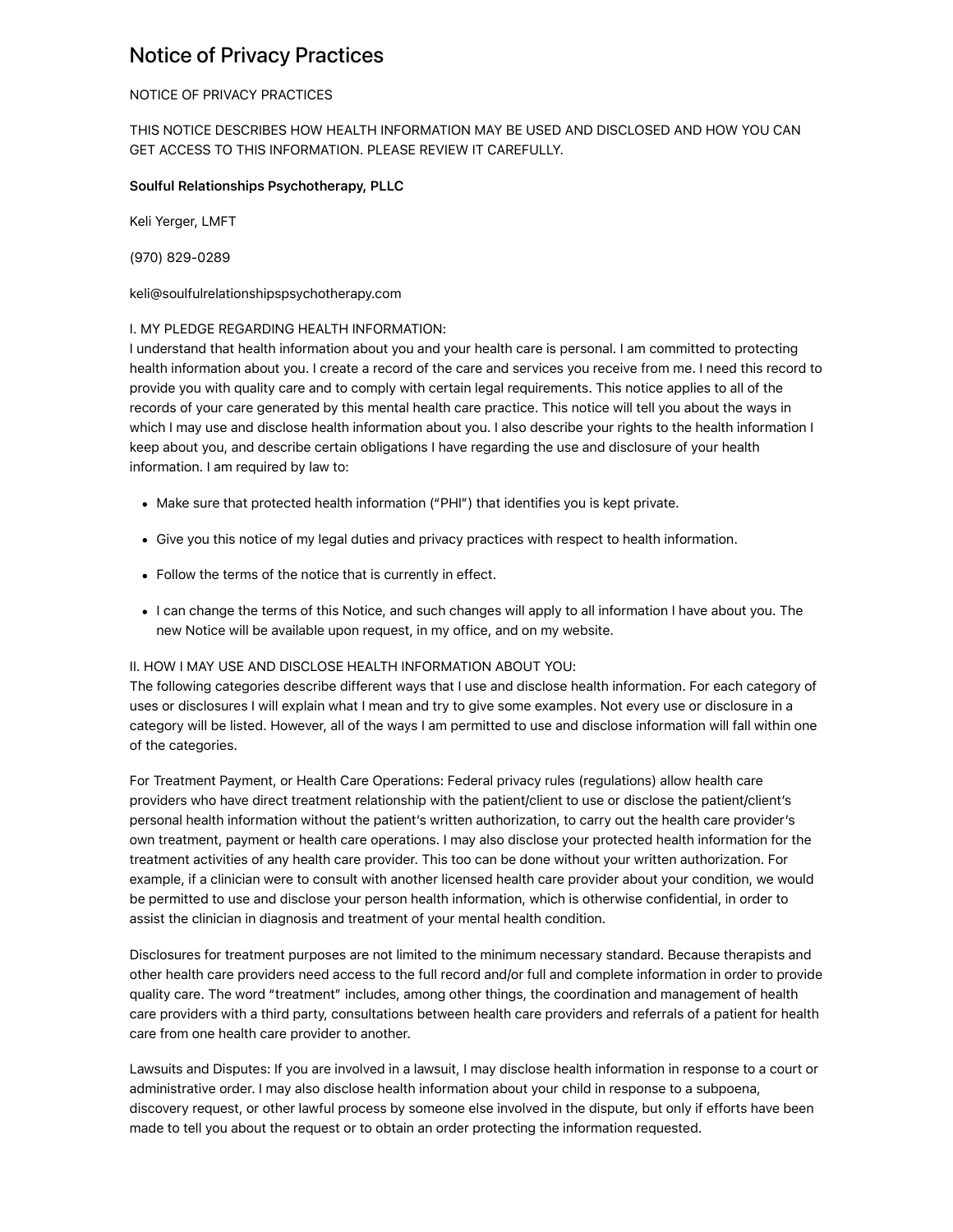#### III. CERTAIN USES AND DISCLOSURES REQUIRE YOUR AUTHORIZATION:

1. Psychotherapy Notes. I do keep "psychotherapy notes" as that term is defined in 45 CFR § 164.501, and any use or disclosure of such notes requires your Authorization unless the use or disclosure is: a. For my use in treating you.

b. For my use in training or supervising mental health practitioners to help them improve their skills in group, joint, family, or individual counseling or therapy.

c. For my use in defending myself in legal proceedings instituted by you.

d. For use by the Secretary of Health and Human Services to investigate my compliance with HIPAA.

e. Required by law and the use or disclosure is limited to the requirements of such law.

f. Required by law for certain health oversight activities pertaining to the originator of the psychotherapy notes.

g. Required by a coroner who is performing duties authorized by law.

h. Required to help avert a serious threat to the health and safety of others.

2. Marketing Purposes. As a psychotherapist, I will not use or disclose your PHI for marketing purposes.

3. Sale of PHI. As a psychotherapist, I will not sell your PHI in the regular course of my business.

IV. CERTAIN USES AND DISCLOSURES DO NOT REQUIRE YOUR AUTHORIZATION. Subject to certain limitations in the law, I can use and disclose your PHI without your Authorization for the following reasons:

- 1. When disclosure is required by state or federal law, and the use or disclosure complies with and is limited to the relevant requirements of such law.
- 2. For public health activities, including reporting suspected child, elder, or dependent adult abuse, or preventing or reducing a serious threat to anyone's health or safety.
- 3. For health oversight activities, including audits and investigations.
- 4. For judicial and administrative proceedings, including responding to a court or administrative order, although my preference is to obtain an Authorization from you before doing so.
- 5. For law enforcement purposes, including reporting crimes occurring on my premises.
- 6. To coroners or medical examiners, when such individuals are performing duties authorized by law.
- 7. For research purposes, including studying and comparing the mental health of patients who received one form of therapy versus those who received another form of therapy for the same condition.
- 8. Specialized government functions, including, ensuring the proper execution of military missions; protecting the President of the United States; conducting intelligence or counter-intelligence operations; or, helping to ensure the safety of those working within or housed in correctional institutions.
- 9. For workers' compensation purposes. Although my preference is to obtain an Authorization from you, I may provide your PHI in order to comply with workers' compensation laws.
- 10. Appointment reminders and health related benefits or services. I may use and disclose your PHI to contact you to remind you that you have an appointment with me. I may also use and disclose your PHI to tell you about treatment alternatives, or other health care services or benefits that I offer.

#### V. CERTAIN USES AND DISCLOSURES REQUIRE YOU TO HAVE THE OPPORTUNITY TO OBJECT.

1. Disclosures to family, friends, or others. I may provide your PHI to a family member, friend, or other person that you indicate is involved in your care or the payment for your health care, unless you object in whole or in part. The opportunity to consent may be obtained retroactively in emergency situations.

VI. YOU HAVE THE FOLLOWING RIGHTS WITH RESPECT TO YOUR PHI:

1. The Right to Request Limits on Uses and Disclosures of Your PHI. You have the right to ask me not to use or disclose certain PHI for treatment, payment, or health care operations purposes. I am not required to agree to your request, and I may say "no" if I believe it would affect your health care.